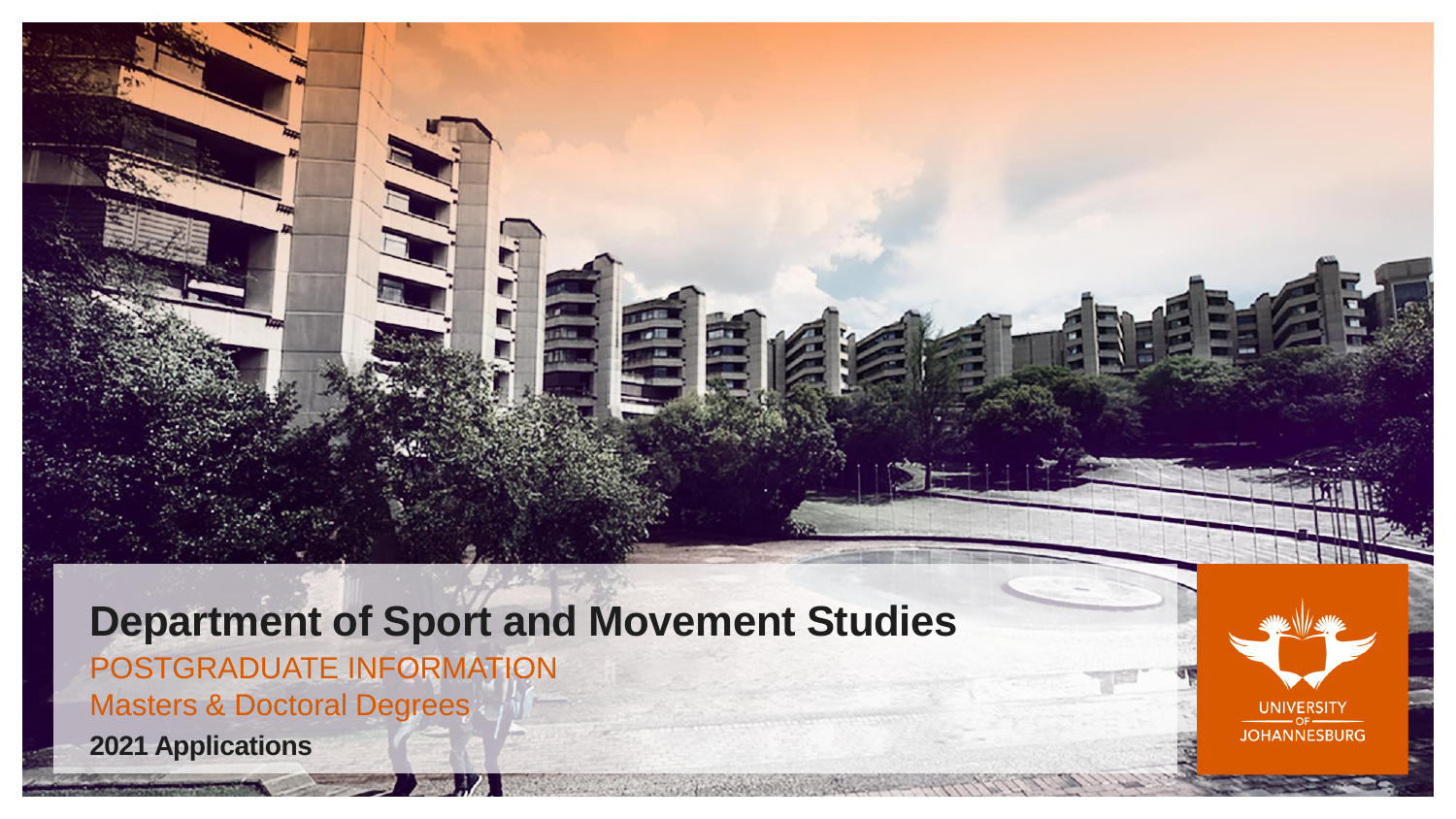Information to Masters and Doctoral students

- o The Department offers the following research-based (RD) master's and doctoral programmes:
	- o MCom & MPhil in Sport Management,
	- o MPhil & PhD in Biokinetics,
	- o MPhil & PhD in Sport Science.
	- o The Department, in collaboration with the Olympic Studies Centre, offers the course work master's programme: MPhil in Sport Management (CW). *Note that take-in for the CW programme is every two years, therefore students can only apply for 2021 and thereafter again in 2023.*
- o Applications (online or manual) are open throughout the year. The closing date for applications for the January intake is **31 October of the previous year.**
- o Note: No applications can be sent to or via the Sport and Movement Department. No staff member is permitted to receive, complete or send applications on behalf of a student.

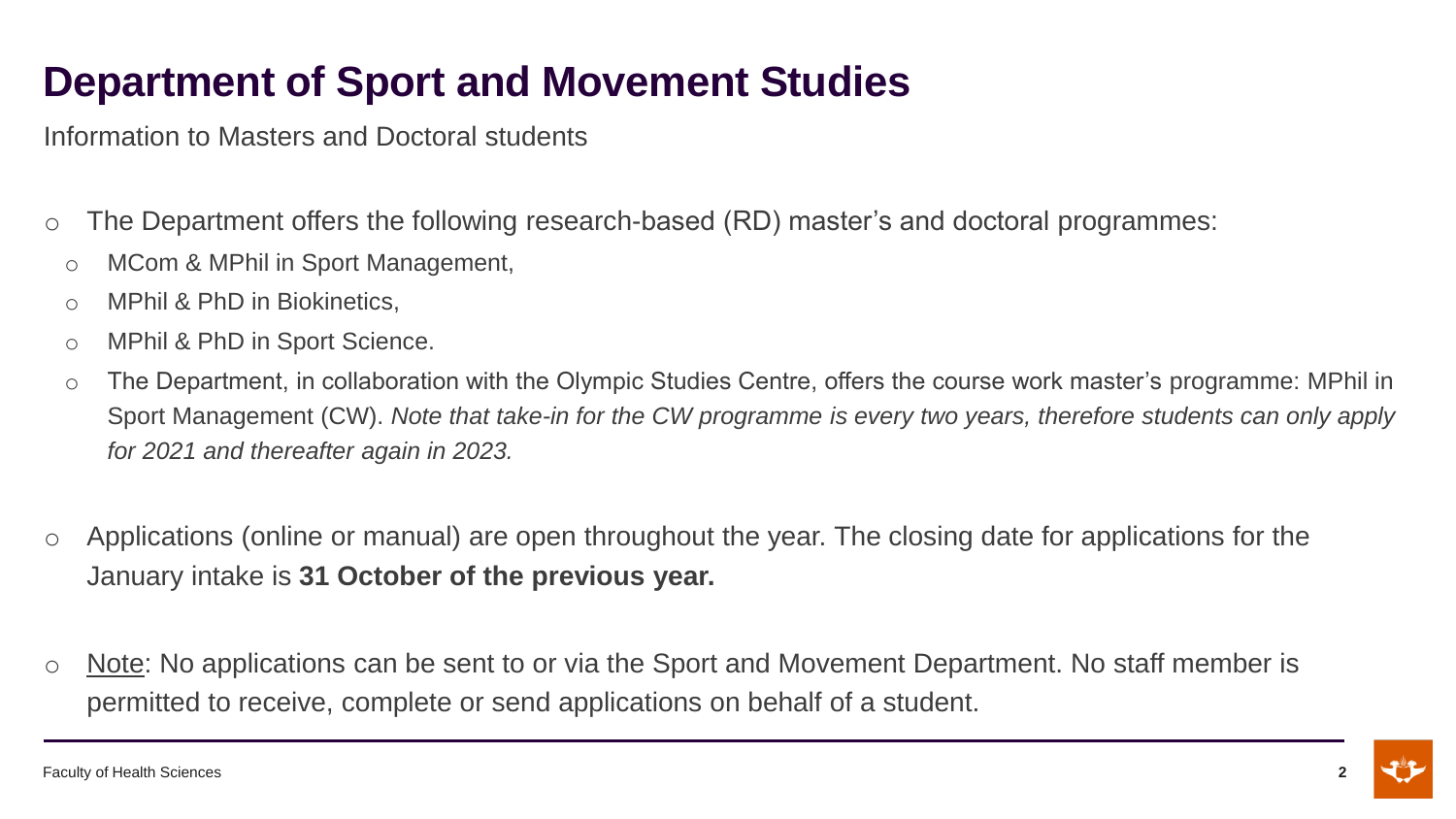Application process

As part of the application process the following documents **must be** uploaded with your online application or sent to: UJ Enrolment Centre, University of Johannesburg, PO Box 524, AUCKLAND PARK, 2006, South Africa.

### 1. Your completed **UJ application and ID.**

- 2. An **official certified** copy of your **academic results** with regards to all degrees, diplomas and certificates (including your matric certificate). Please note that the minimum entry requirement for **both masters and doctoral studies is 60% or more**.
- 3. A complete **Curriculum Vitae** with all relevant information regarding past experiences and present involvement (please exclude school experiences or achievements).

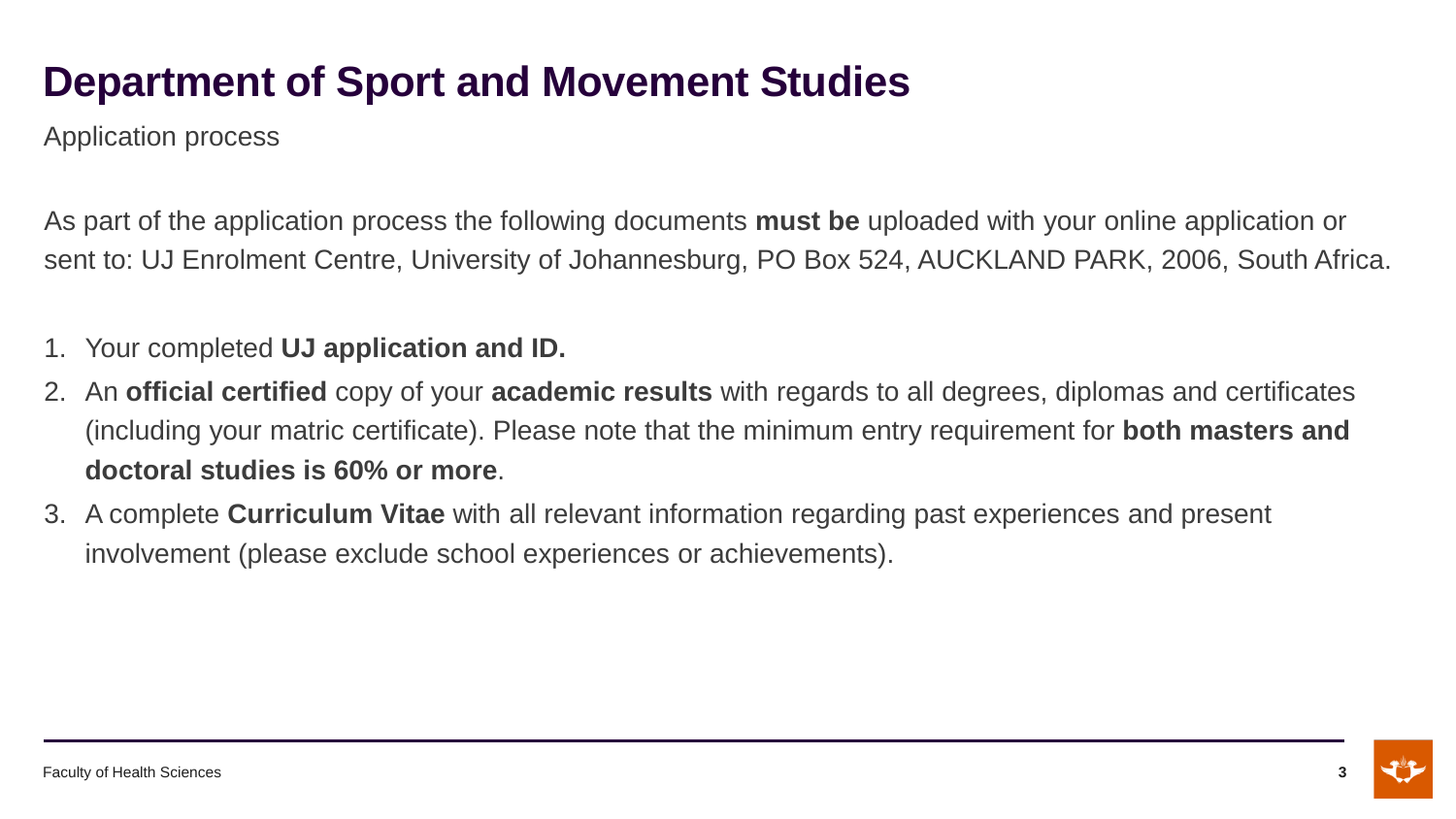Application process (continued)

As part of the application process the following documents **must be** uploaded with your online application or sent to: UJ Enrolment Centre, University of Johannesburg, PO Box 524, AUCKLAND PARK, 2006, South Africa.

- 4. Please provide a brief outline of your **research interest as well as the proposed topic or title for your study.** If you are still undecided about a topic, please indicate a broad field of interest and/or experience you have obtained.
- **5. Evidence of discussion with proposed supervisor in the department.** It is advised that students contact proposed supervisors before applying to align research interests with an available supervisor. Due to limited supervisory capacity in our department, we have limited space available for postgraduate students.

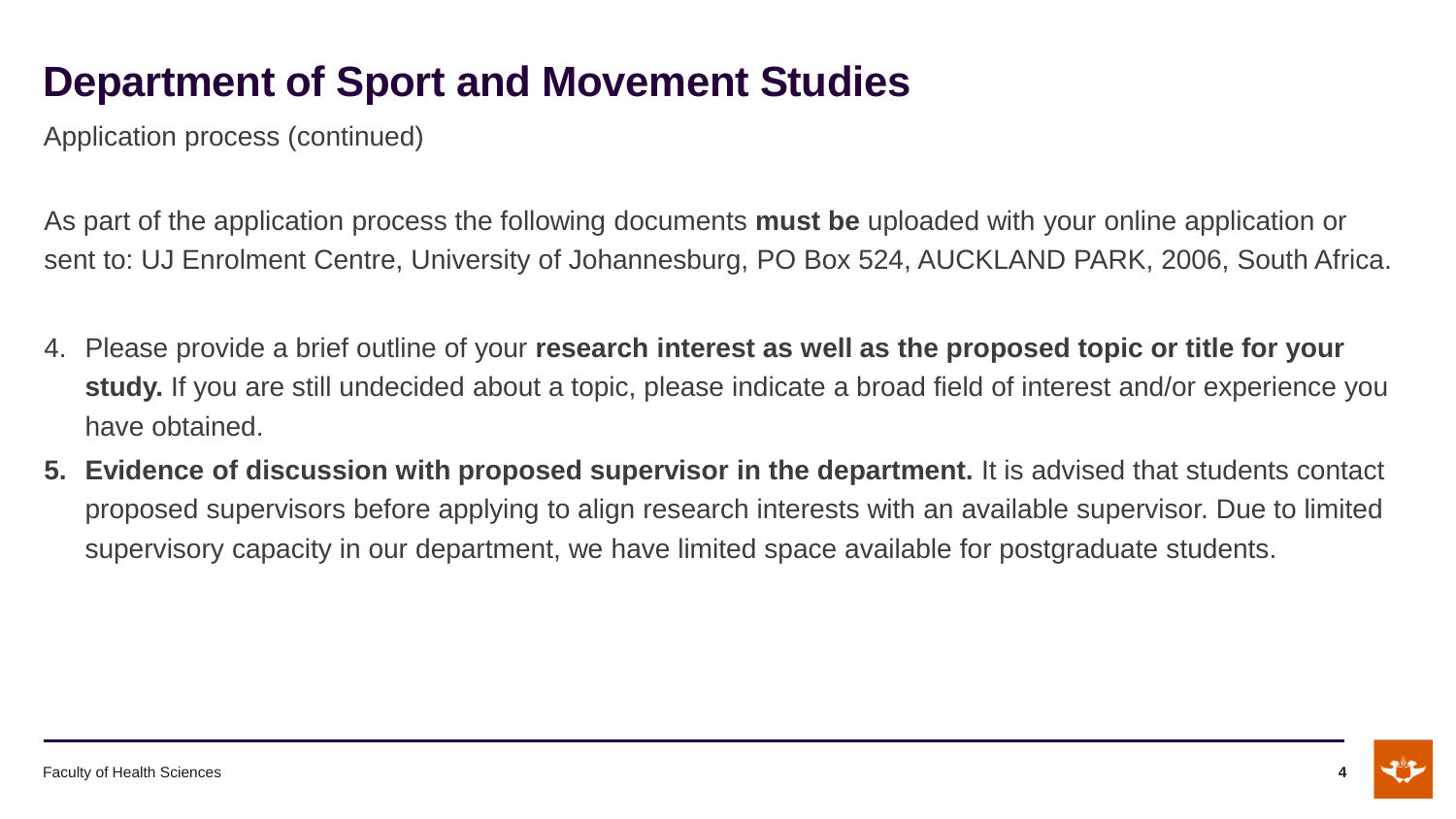Application process (continued)

As part of the application process the following documents **must be** uploaded with your online application or sent to: UJ Enrolment Centre, University of Johannesburg, PO Box 524, AUCKLAND PARK, 2006, South Africa.

**6. International students must first contact the UJ International Office for clearance** (SAQA certificate of qualification status, medical aid, etc.), before their application will be considered by the Department:

| <b>UJ International Office</b> |    |                     |  |
|--------------------------------|----|---------------------|--|
| Ms L du Plessis                |    | Iduplessis@uj.ac.za |  |
| Ms S Sass                      |    | ssass@uj.ac.za      |  |
| Tel: +27 (11) 559 3129         | or | +27 (11) 559 2528   |  |
|                                |    |                     |  |

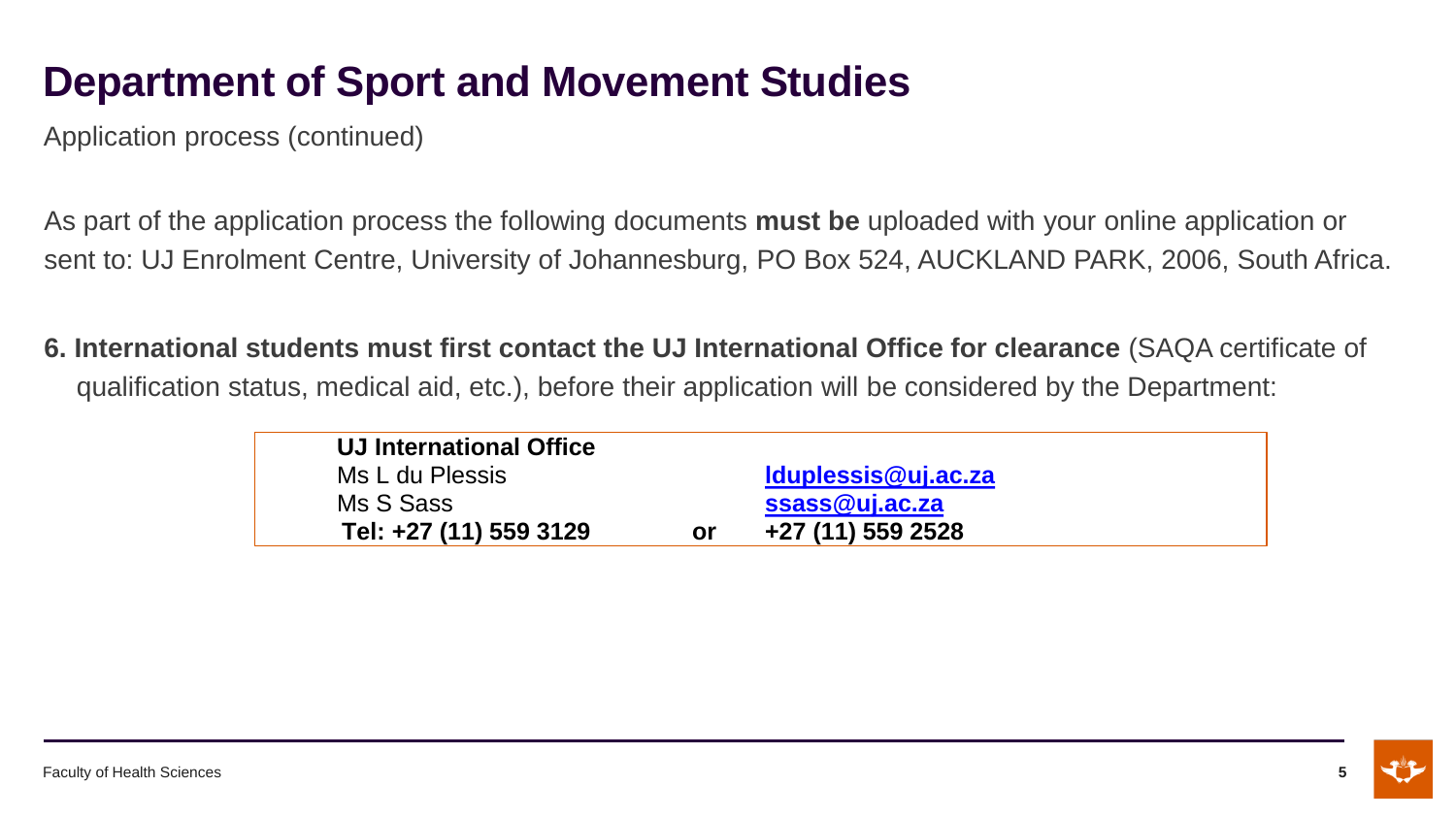Information to Masters and Doctoral students

- o NB: Your application for studies in this Department must be approved in writing by the Faculty of Health Sciences before you can register at the University. Acceptance is based on supervision capacity and space availability. **You will receive an official letter from the Faculty of Health Sciences to confirm your status**; please use this letter when registering for the first time.
- o More information regarding our post-graduate programmes are available on the following link: [https://www.uj.ac.za/postgraduate/Pages/Postgraduate-Programmes.aspx.](https://www.uj.ac.za/postgraduate/Pages/Postgraduate-Programmes.aspx)
- o If you require any more information, please contact: **Dr. Habib Noorbhai Dr. Andrew Green Tel: +27 11 559 6602 or Email: habibn@uj.ac.za Tel: +27 11 559 6958 or Email: andrewg@uj.ac.za**

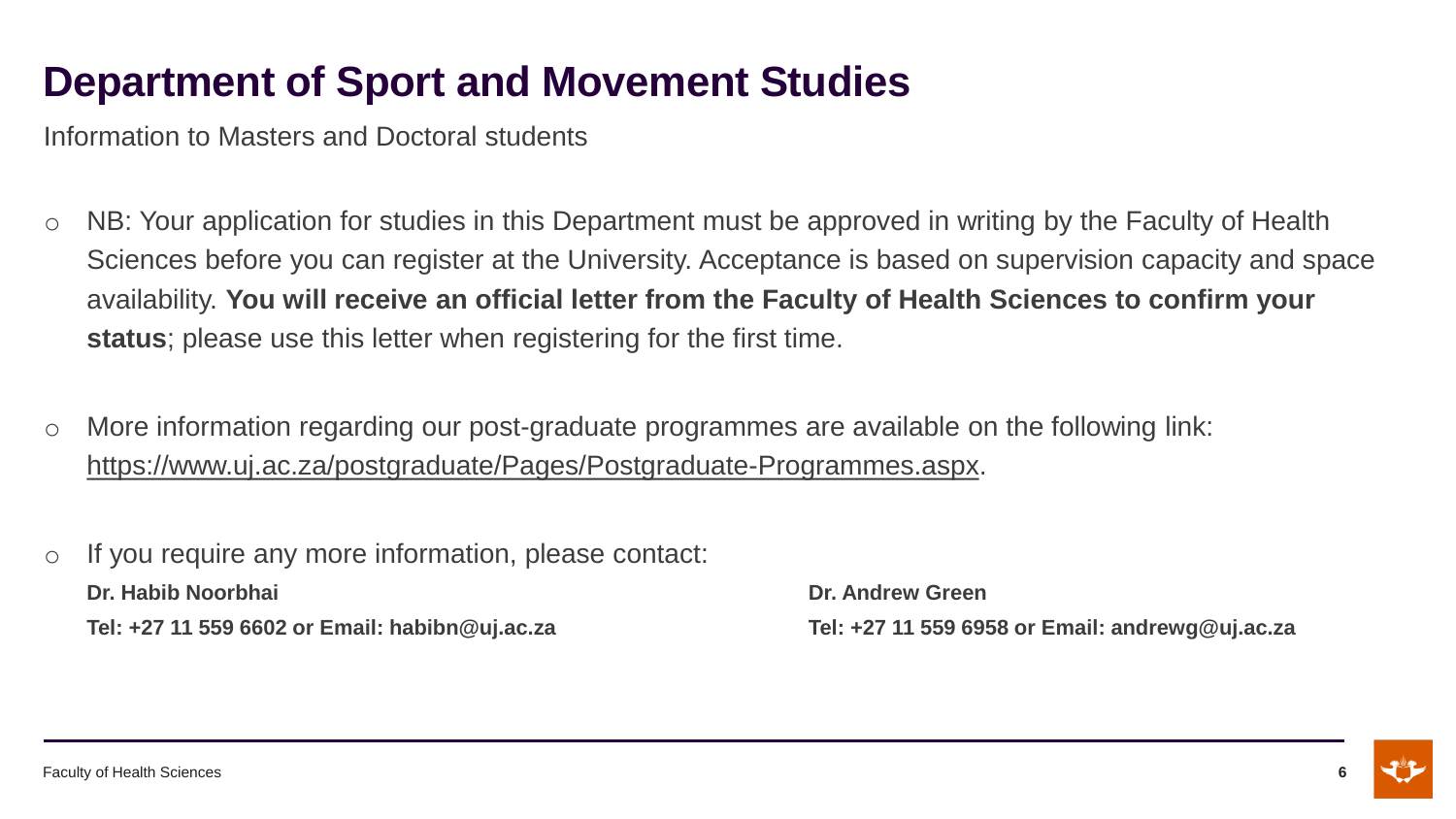Information to Masters and Doctoral students

Prospective candidates need to note the following:

- o Due to limited supervisory capacity in the department, there are limited space available for postgraduate students.
- o Meeting the academic requirements does not automatically guarantee a place in the programme.
- o Students will only be notified after the closing date whether their applications were successful for the next year's intake.
- o No application forms or additional information can be sent to the department directly.
- o The department is not responsible for student tuition, grants or additional funding enquiries.

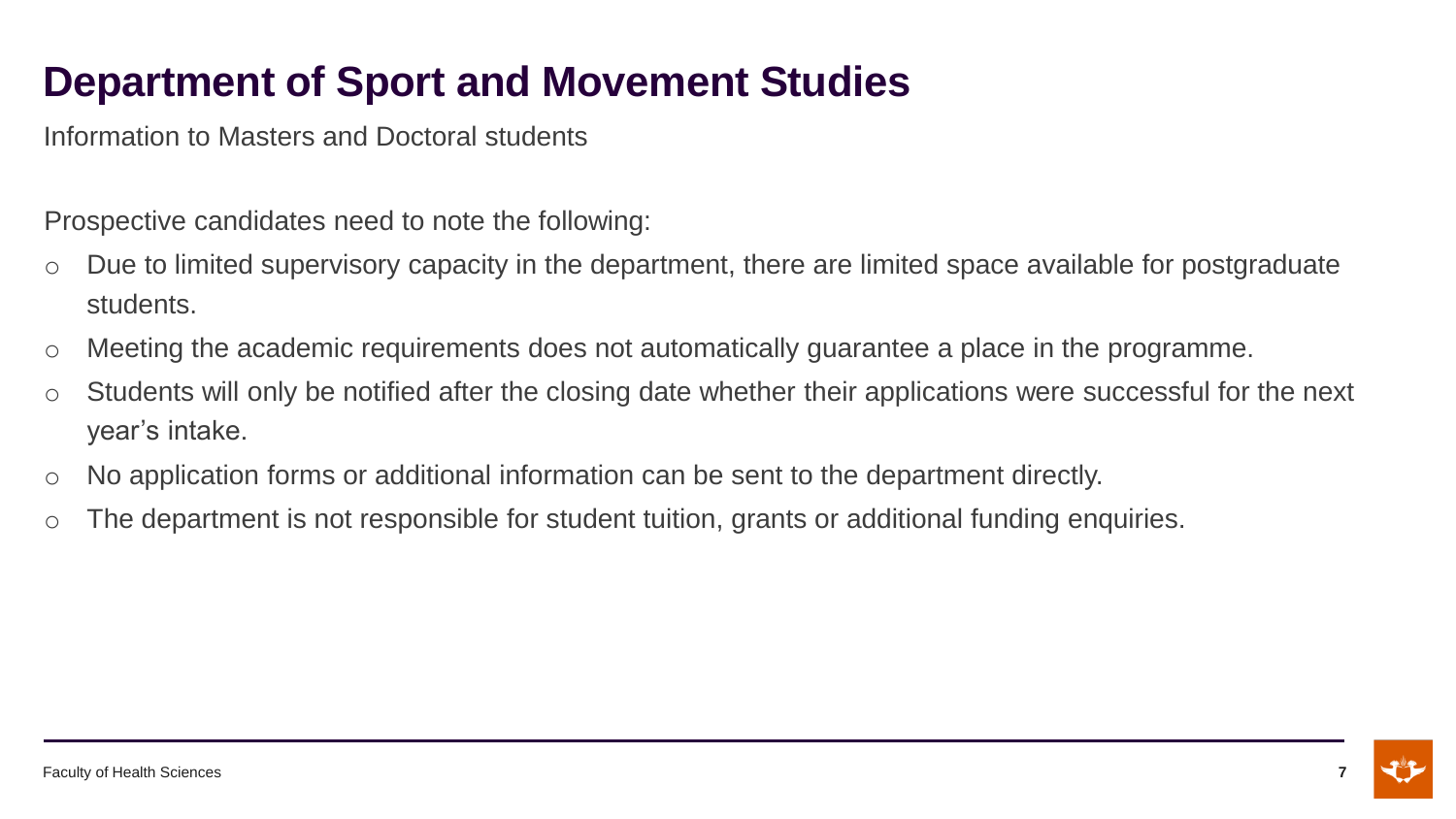**Department of Sport and Movement Studies** Research Staff

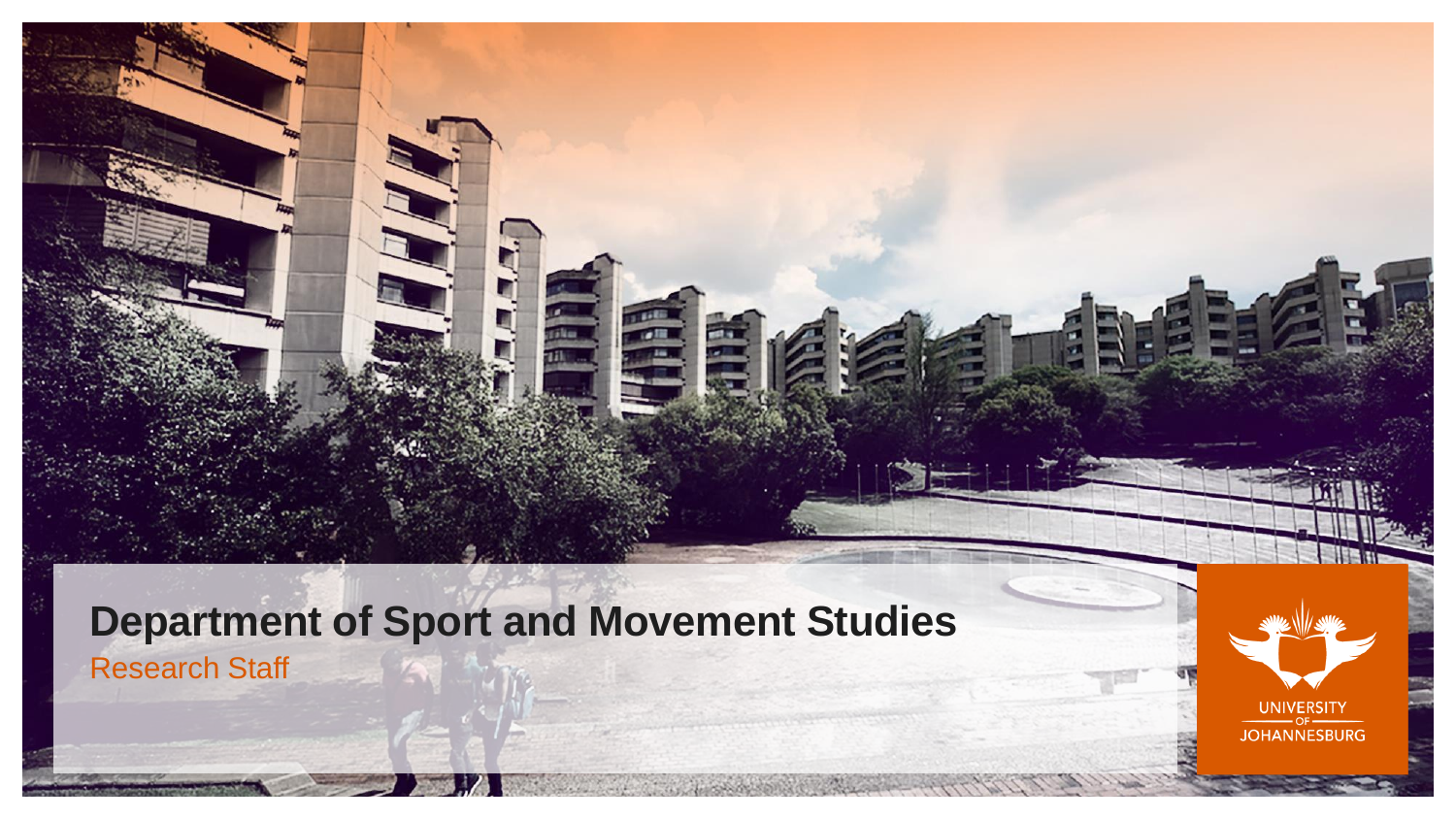## Research Staff Information



**Dr. H Morris-Eyton** Senior Lecturer *Field of Specialisation*:

- Sport Coaching
- Physical Education
- Disability and Gender

### *Subjects Lectured:*

- Didactics
- Sport Psychology
- Sport & Physical Recreation
- Research Methodology

### *Contact Details:*

Office 5305f, 5th Floor, DFC 0 011 559 6968

 $\boxtimes$  [heatherm@uj.ac.za](mailto:heatherm@uj.ac.za)



- **Prof. CJ Roux** Associate Professor - HOD
- *Field of Specialisation*:
- Physical Education
- Olympic Studies

### *Subjects Lectured:*

- Sociology of Sport
- Sport History

*Contact Details:*  Office 5304c, 5<sup>th</sup> Floor, DFC 011 559 6962  $\boxtimes$  [croux@uj.ac.za](mailto:croux@uj.ac.za)



### **Prof. C Burnett-Louw**

Research Professor

*Field of Specialisation*:

- **Sport for Development**
- **Olympic Studies**
- Gender Studies

### *Subjects Lectured:*

- Sociology of Sport
- Research Methodology
- Olympic Studies

### *Contact Details:*  Office 5305g, 5<sup>th</sup> Floor, DFC 011 559 6963  $\boxtimes$  [corab@uj.ac.za](mailto:corab@uj.ac.za)

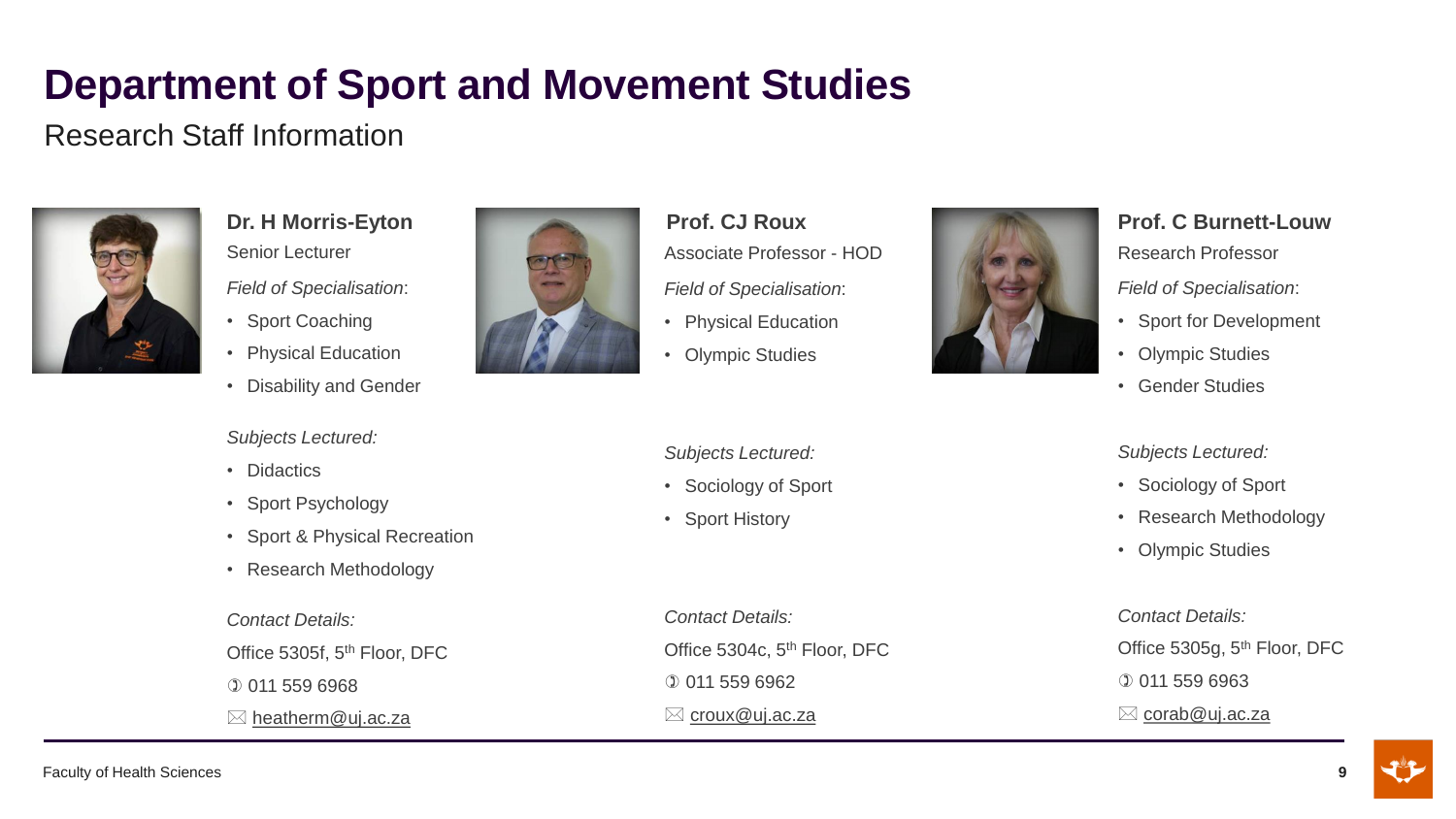## Research Staff Information



**Dr. A Green** Senior Lecturer *Field of Specialisation*:

- Sport Science
- Exercise Physiology
- Biomechanics

*Subjects Lectured:*

• Kinesiology

• Biomechanics

*Contact Details:* 

011 559 6958

 $\boxtimes$  [andrewg@uj.ac.za](mailto:andrewg@uj.ac.za)

• Exercise Physiology

Office 5304e, 5<sup>th</sup> Floor, DFC



- **Mr. R Lombard** Senior Lecturer *Field of Specialisation*:
- Sport Science
- Physiology of Team Sport

#### *Subjects Lectured:*

- Exercise Science
- Exercise Physiology
- Sport Science Practice

*Contact Details:*  Office 5305b, 5<sup>th</sup> Floor, DFC 011 559 6965  $\boxtimes$  [rianl@uj.ac.za](mailto:rianl@uj.ac.za)



**Mrs. C Volkwyn** Assistant Lecturer *Field of Specialisation*:

- **Sport Science**
- Motor Behaviour & Learning

#### *Subjects Lectured:*

- Perceptual Motor Behaviour
- Kinesiology

### *Contact Details:*  Office 5305a, 5<sup>th</sup> Floor, DFC 011 559 6949 ⊠ [cherylv@uj.ac.za](mailto:cherylv@uj.ac.za)

#### Faculty of Health Sciences

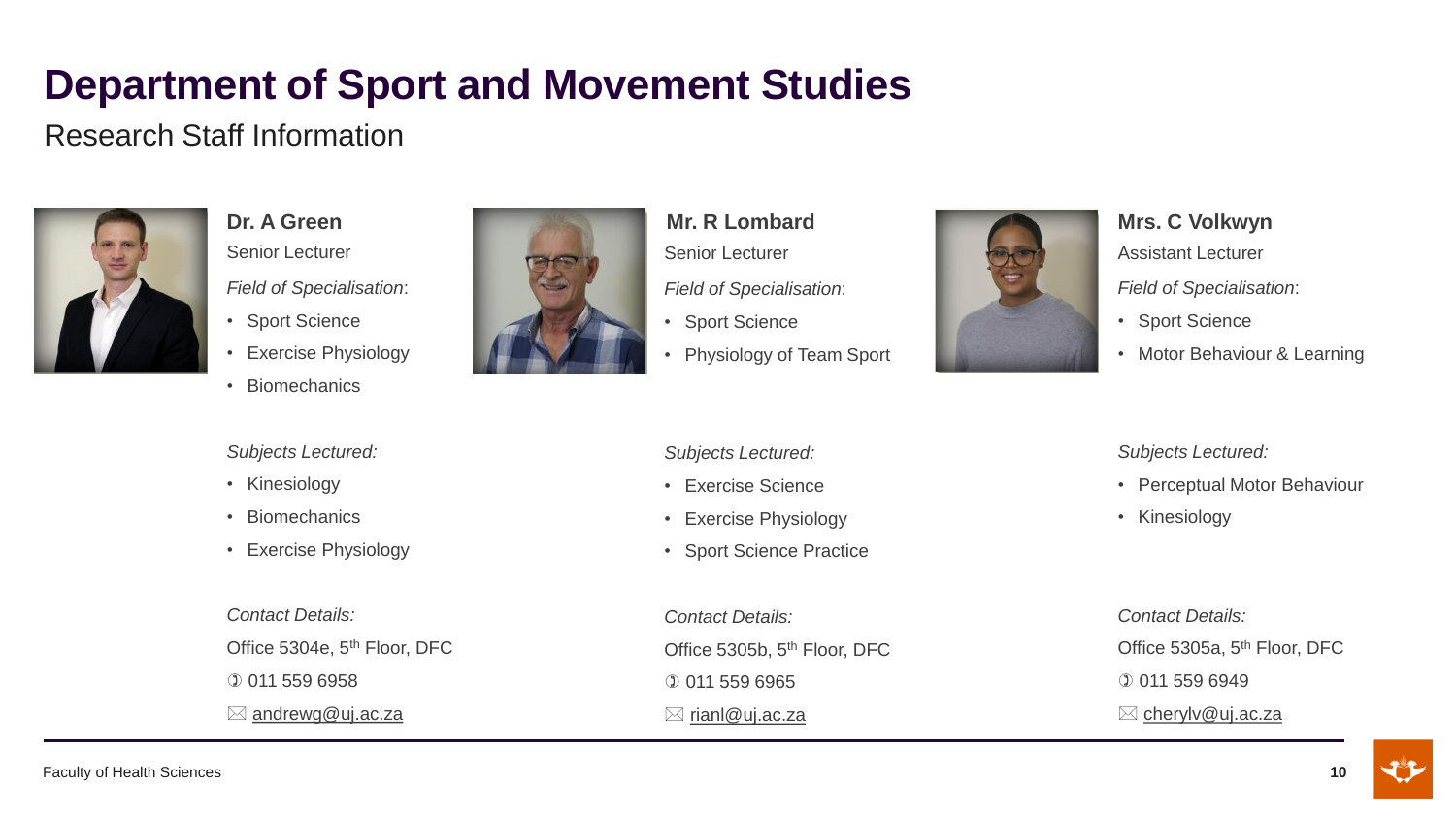## Research Staff Information



### **Prof. WJ Hollander** Professor

*Field of Specialisation*:

- Programme Management & **Delivery**
- Monitoring, Evaluation & Impact Assessment

#### *Subjects Lectured:*

- Facility & Event Management
- HR Management in Sport
- Sport Marketing

*Contact Details:* 

Office 5306d, 5<sup>th</sup> Floor, DFC

011 559 6709

 $\boxtimes$  [whollander@uj.ac.za](mailto:whollander@uj.ac.za)



## **Dr. N Janse van Rensburg**

Lecturer

*Field of Specialisation*:

- Sport Management
- Sport and Recreation
- Campus Recreation

#### *Subjects Lectured:*

- Strategic Management in Sport
- Sport Marketing
- Leisure & Sport Tourism

*Contact Details:* 

Office 5305d, 5<sup>th</sup> Floor, DFC

011 559 6969

⊠ [natashajvr@uj.ac.za](mailto:natashajvr@uj.ac.za)



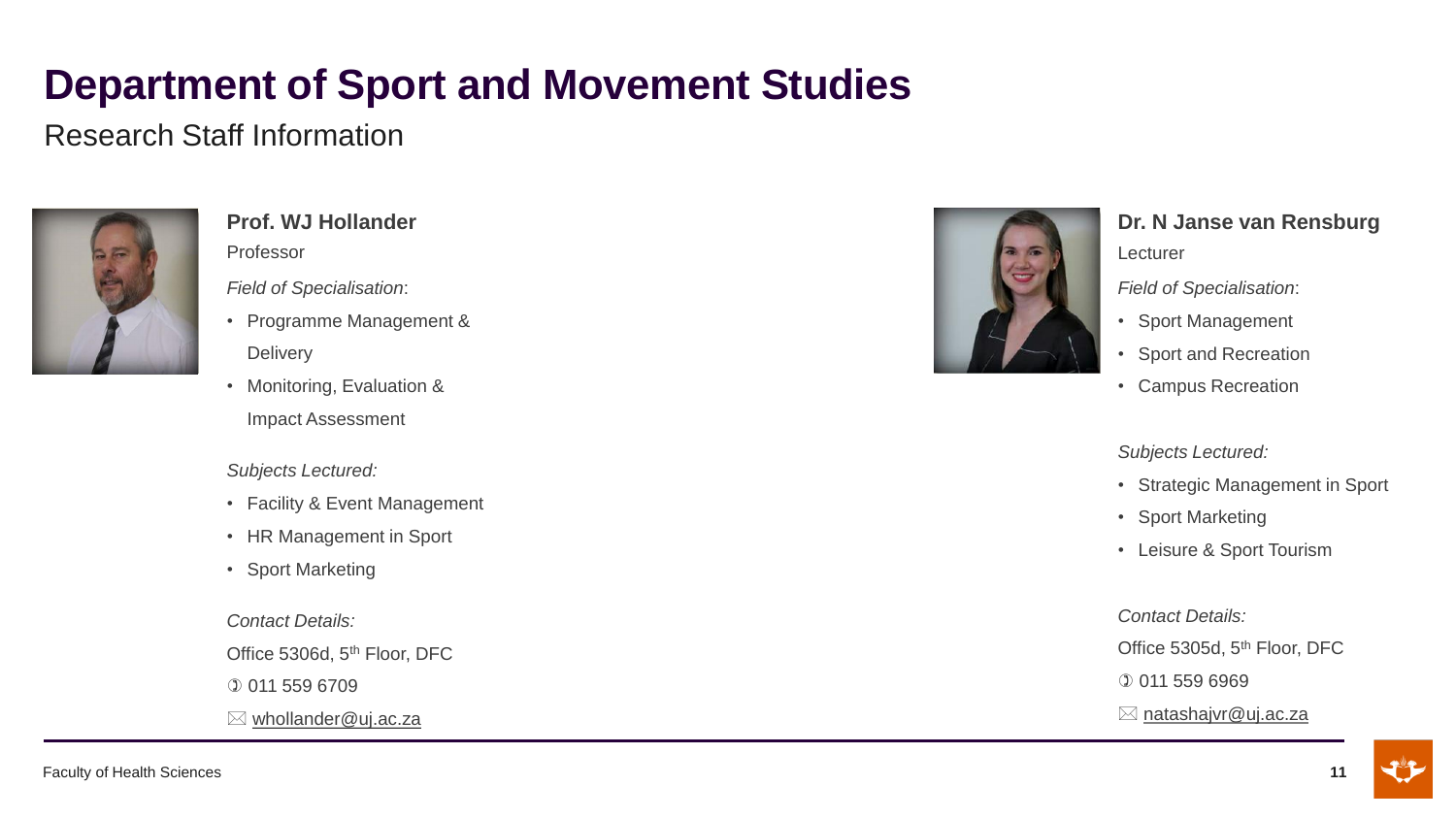## Research Staff Information



**Prof. L Lategan** Associate Professor *Field of Specialisation*:

- Biokinetics
- Sports Injury Rehabilitation
- Isokinetics



### **Dr. H Noorbhai**

Senior Lecturer

- *Field of Specialisation*:
- Biokinetics
- Exercise Science
- Innovation
- Research

#### *Subjects Lectured:*

- Biokinetics
- Research Methods

*Contact Details:*  Office 5306c, 5<sup>th</sup> Floor, DFC 0 011 559 6602  $\boxtimes$  habibn[@uj.ac.za](mailto:lynnvr@uj.ac.za)



### **Mrs. L Smith**

Lecturer

*Field of Specialisation*:

- Biokinetics
- Cardiac Rehabilitation
- Health-Related Quality of Life
- Chronic Disease and Wellness

#### *Subjects Lectured:*

- Anatomy and Physiology
- Biokinetics

### *Contact Details:*  Office 5305e, 5<sup>th</sup> Floor, DFC 011 559 6967  $\boxtimes$  [lynnvr@uj.ac.za](mailto:lynnvr@uj.ac.za)

*Subjects Lectured:*

• Biokinetics

*Contact Details:*  Office 5306, 5th Floor, DFC 011 559 6966 [leonl@uj.ac.za](mailto:leonl@uj.ac.za)

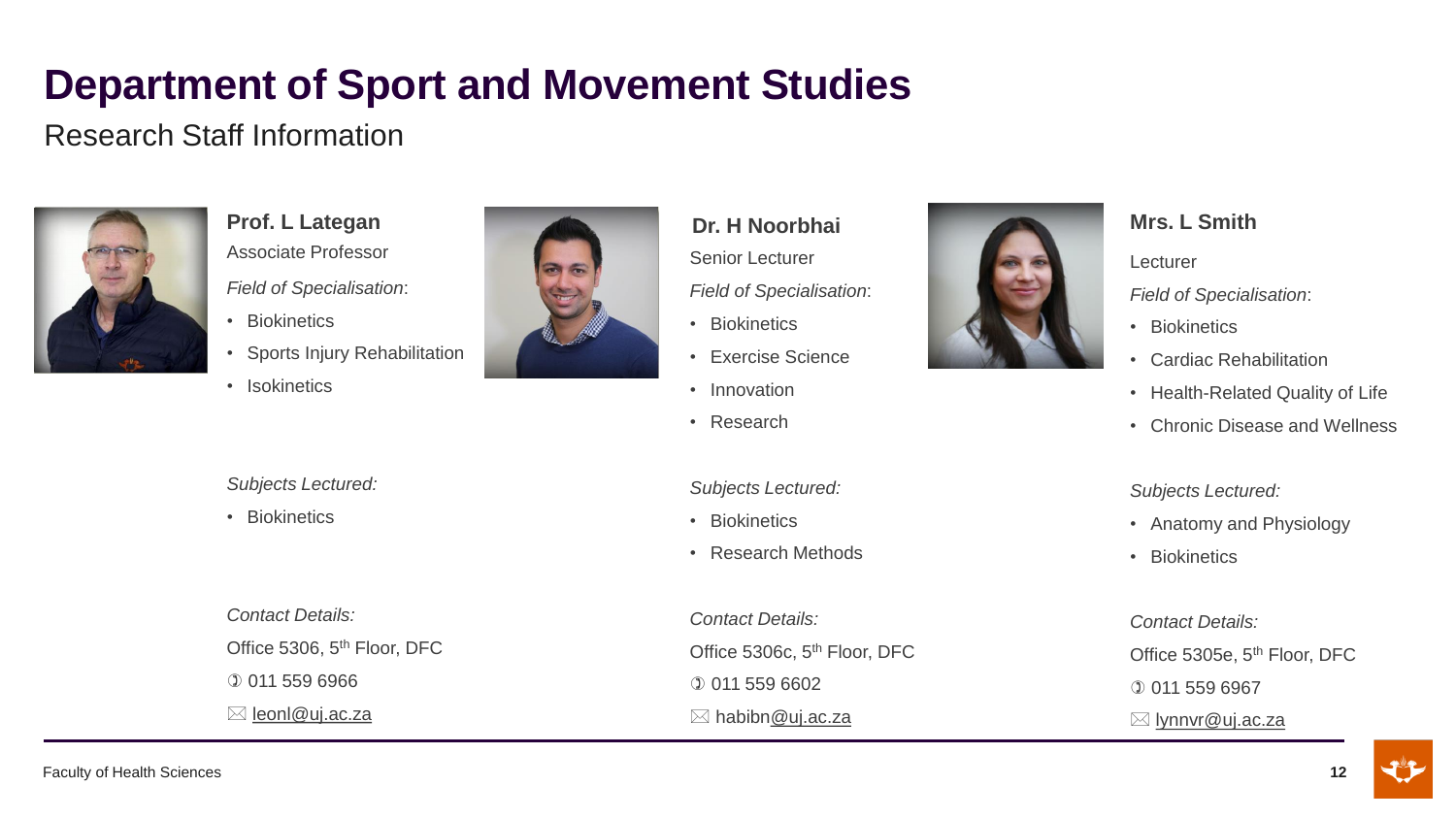## Research Staff Information



**Mrs. S Ferreira** Lecturer *Field of Specialisation*:

- Orthopedic Rehabilitation
- Sports Injuries
- Postural Balance



**Mr. C Swanepoel**

Assistant Lecturer

*Field of Specialisation*:

- Sport & Exercise Science
- Physical Education
- Education



**Mr. D Kwong**

Assistant Lecturer

*Field of Specialisation*:

• Measurement & Evaluation in Sport **Science** 

#### *Subjects Lectured:*

- Clinical Exercise Science
- Biokinetics

*Contact Details:*  Office 5306b, 5<sup>th</sup> Floor, DFC 011 559 9078

 $\boxtimes$  simonef @uj.ac.za

#### *Subjects Lectured:*

- Cultural & Environmental Studies
- Physical Education
- Human Movement Studies

*Contact Details:* 

Office 5305c, 5th Floor, DFC

011 559 6962

### $\boxtimes$  [rcswanepoel@uj.ac.za](mailto:rcswanepoel@uj.ac.za)

#### *Subjects Lectured:*

• Sport Practice

*Contact Details:* 

Office Johannesburg Stadium Level 1

082 402 5807

⊠ [darrenk@uj.ac.za](mailto:rcswanepoel@uj.ac.za)